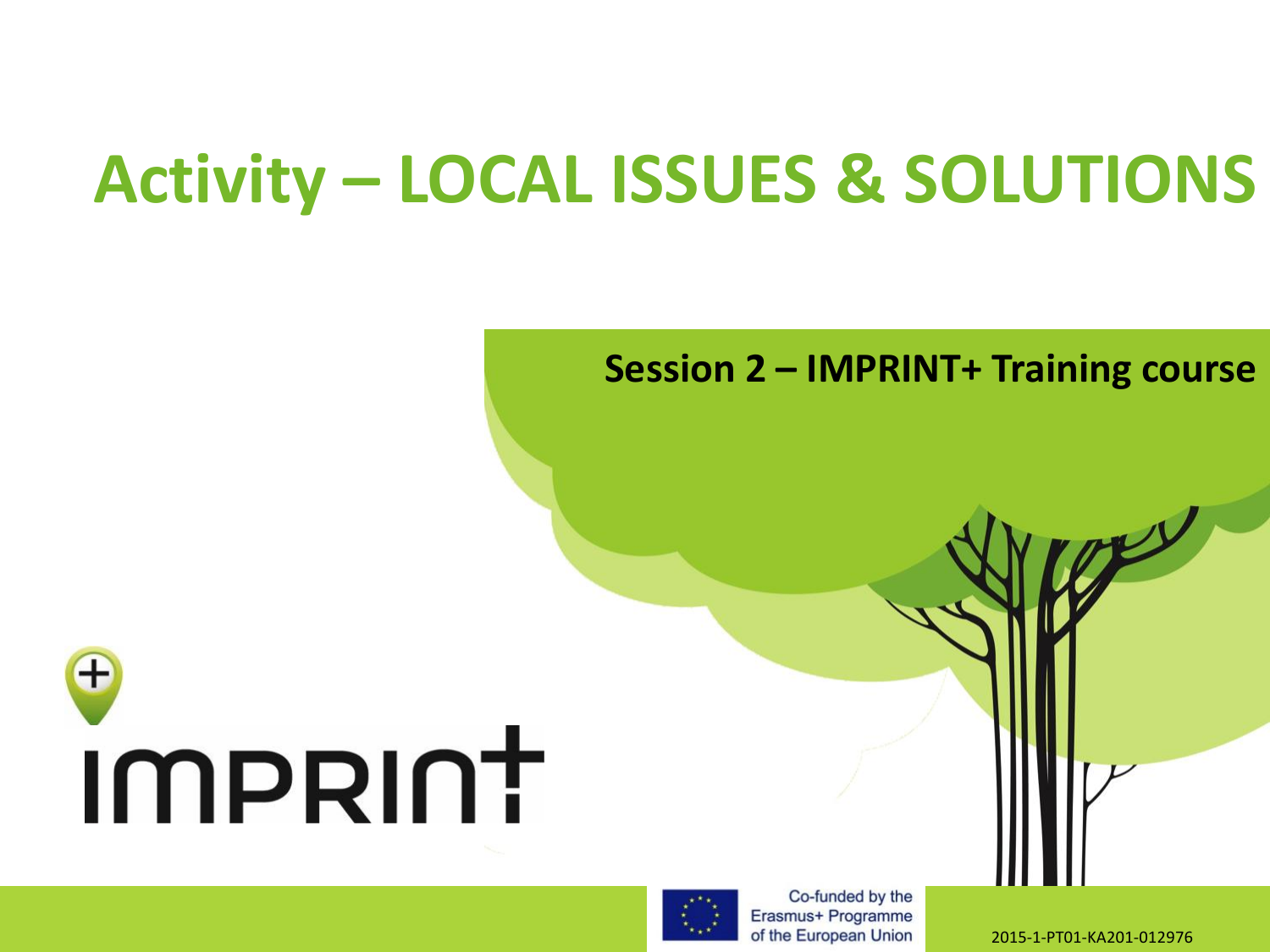# IMPRINT

**Activity**: LOCAL ISSUES AND SOLUTIONS.

## **Learning goals:**

- Identify individual/group environmental local issues and solutions.
- Promote group discussion and reflection.

### **Background information:**

This activity aims to stimulate participants own experiences, values and perceptions regarding environmental issues.

**Prior Knowledge Needed** *(For the facilitator)*: not required.

**Duration**: 40 minutes

**Room organization:** chairs in a circle

**Support material**: A5 paper, pen and activity printable card.



**Imprinting an ecological compensation reasoning on society by means of young citizens**